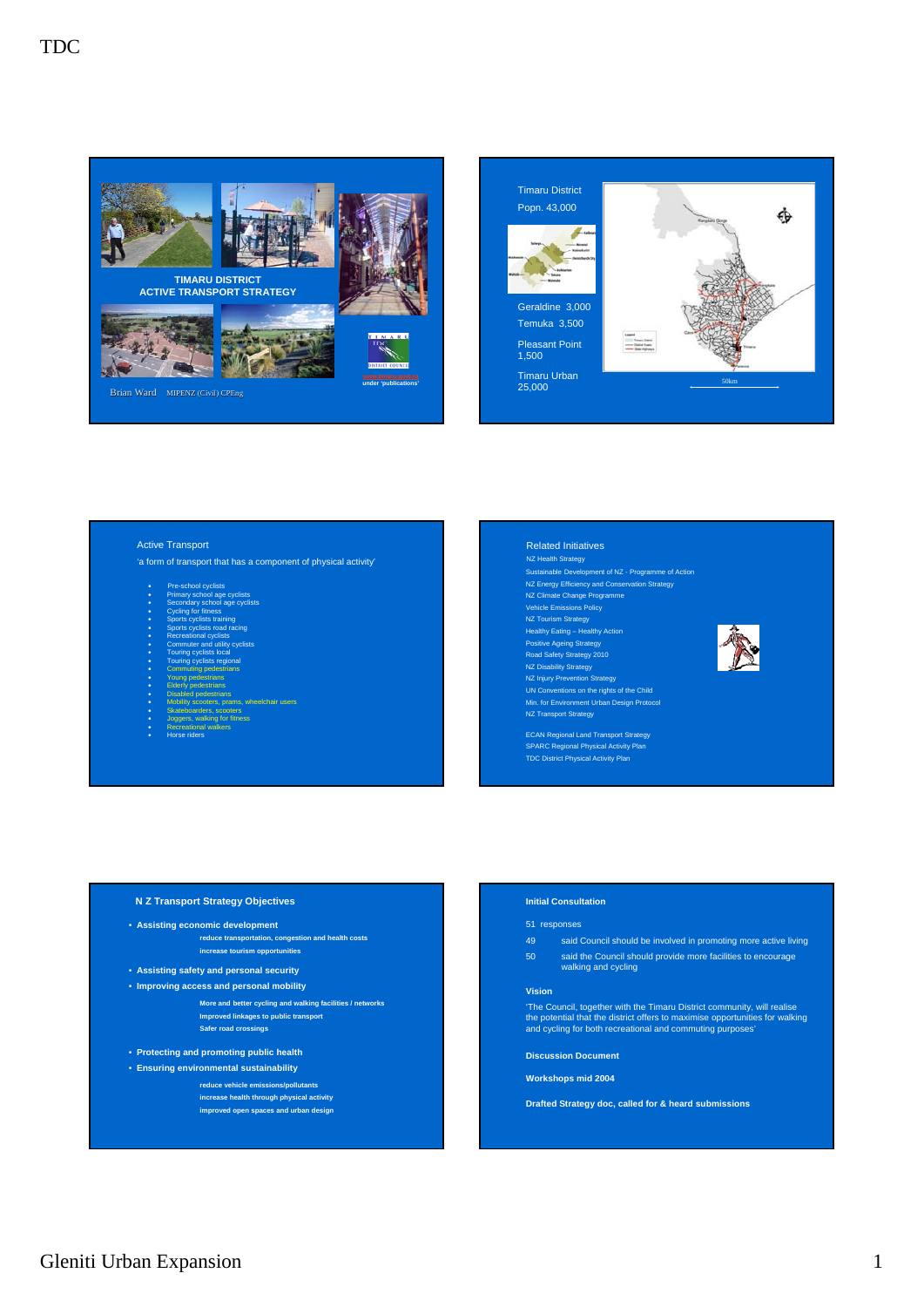## Policies / Initiatives

Assist schools, groups and employers who wish to formulate travel plans that encourage walking and cycling.

Encourage and assist with active transport initiatives that increase tourist numbers.

Ensure that active transportation is considered in all land use development and road planning, e.g. subdivisions, private developments and District Plan reviews.

Provide resources to develop high standard cycle and walking networks.

Formulate cycling and walking education/promotion programmes in conjunction with others e.g. LTNZ, Police, SC Road Safety Trust, Community Public Health, Sport South Canterbury.

Monitor implementation programmes and review the active transport strategy every 3-5 years.









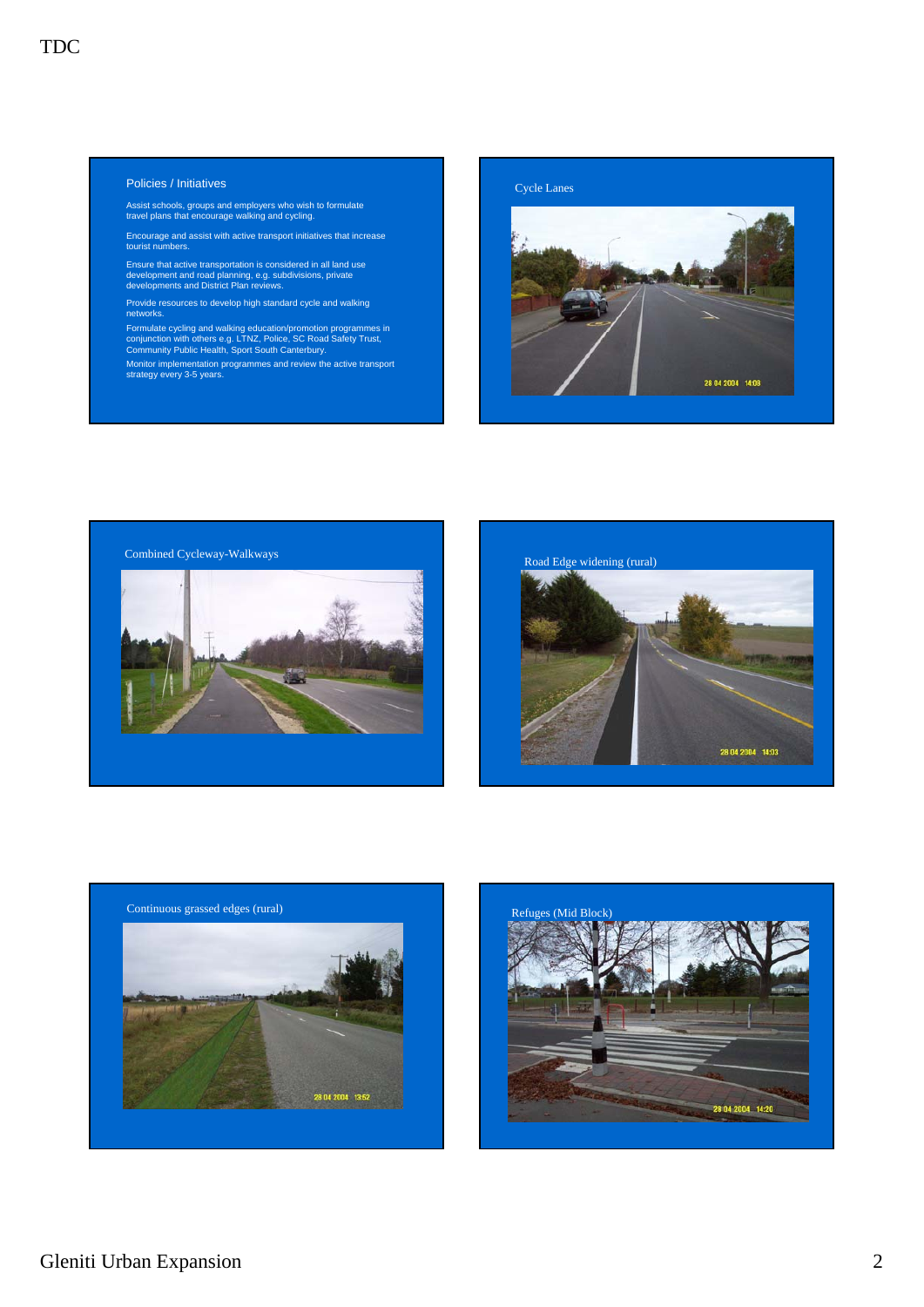